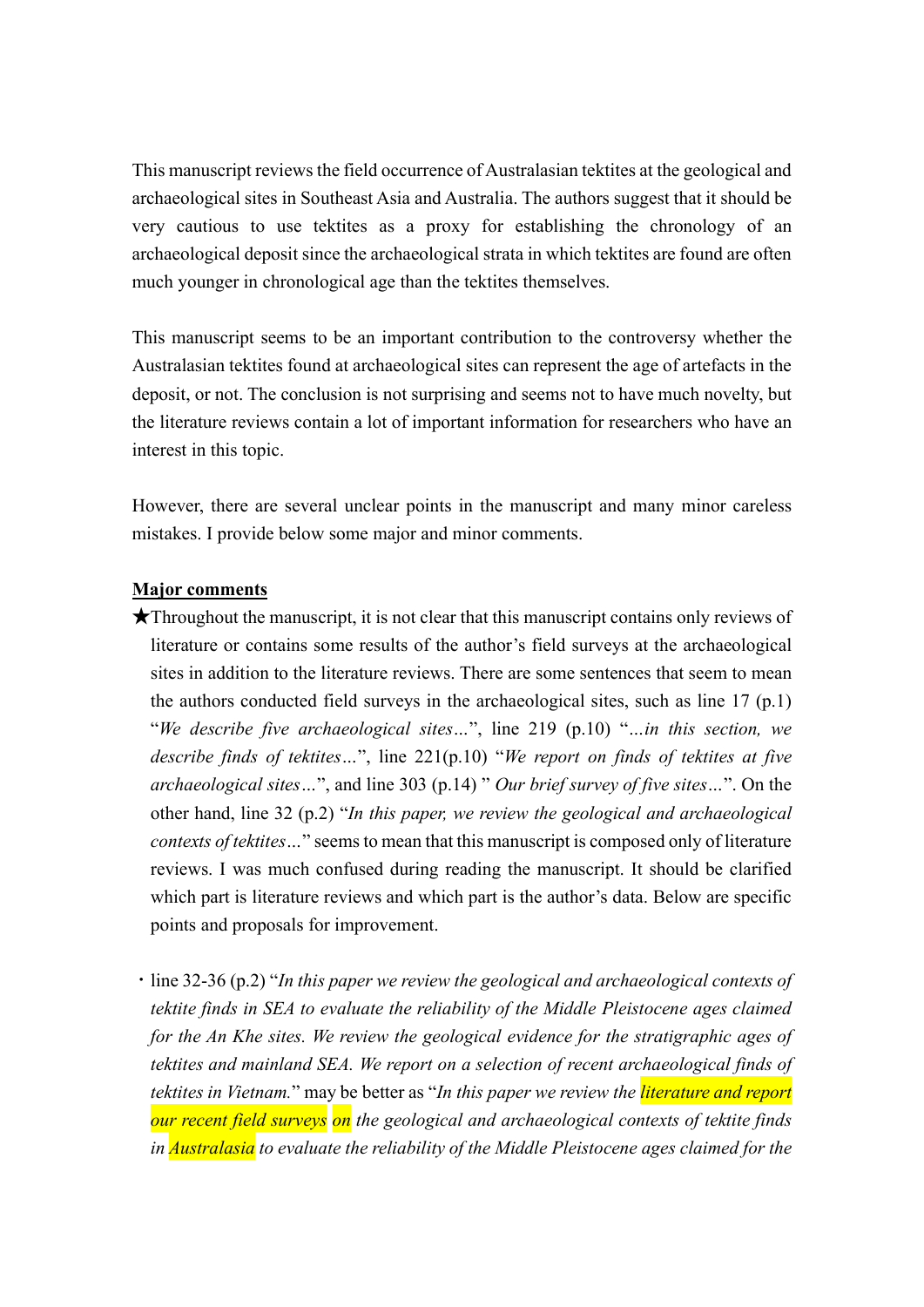An Khe sites. First, we review the geological evidence for the stratigraphic ages of tektites in mainland SEA and Australia. Then, we report on a selection of our recent archaeological finds of tektites in Vietnam." to clarify the structure of the manuscript.

- ・line 64 (p.3) "In the following section we briefly survey a selection of tektite finds in Australasia" should be "In the following section we briefly review a selection of tektite finds in Australasia" to make it clear that the next section is a literature review.
- line 219 (p.10) "...in this section, we describe finds of tektites..." may be better as "...in this section, we describe our recent finds of tektites..." if this section contains the results of the author's field survey.
- ・line 221(p.10) "We report on finds of tektites at five archaeological sites…" may be better as "We report on our recent finds of tektites at five archaeological sites..." if this section contains the results of the author's field survey.
- ・line 241-248 (p.11) "The stone tool assemblage…elsewhere in Vietnam." It is not clear that this paragraph is a literature review or report of the results of the author's field survey. If it is a literature review, this paragraph needs references. If it is a report of the results of the author's field survey, it should be clearly stated.
- ・line 280-282 (p.13) "Bronze coins found…. Further excavations in…" It is not clear that these sentences are a literature review or report of the results of the author's field survey. If they are a literature review, these sentences need a reference.
- ・line 348-350 (p.16) "Our results from Vietnam show that the archaeological strata and contexts in which tektites are found are often much younger in chronological age than the tektites themselves." may be better as "Our results from Vietnam and literature reviews show that the archaeological strata and contexts in which tektites are found are often much younger in chronological age than the tektites themselves."
- $\star$ In line 76-80 (p.4), the authors introduce Fiske et al. (1999). However, the objective observation results described in Fiske et al. (1999) and the interpretation by Fiske et al. (1999) are written in a mixture. The objective data and the interpretation should be described separately. Fiske et al. (1996) and Fiske et al. (1999) interpreted the gravel layer as a lag deposit, the upper surface of the gravel layer as a paleo-erosional surface,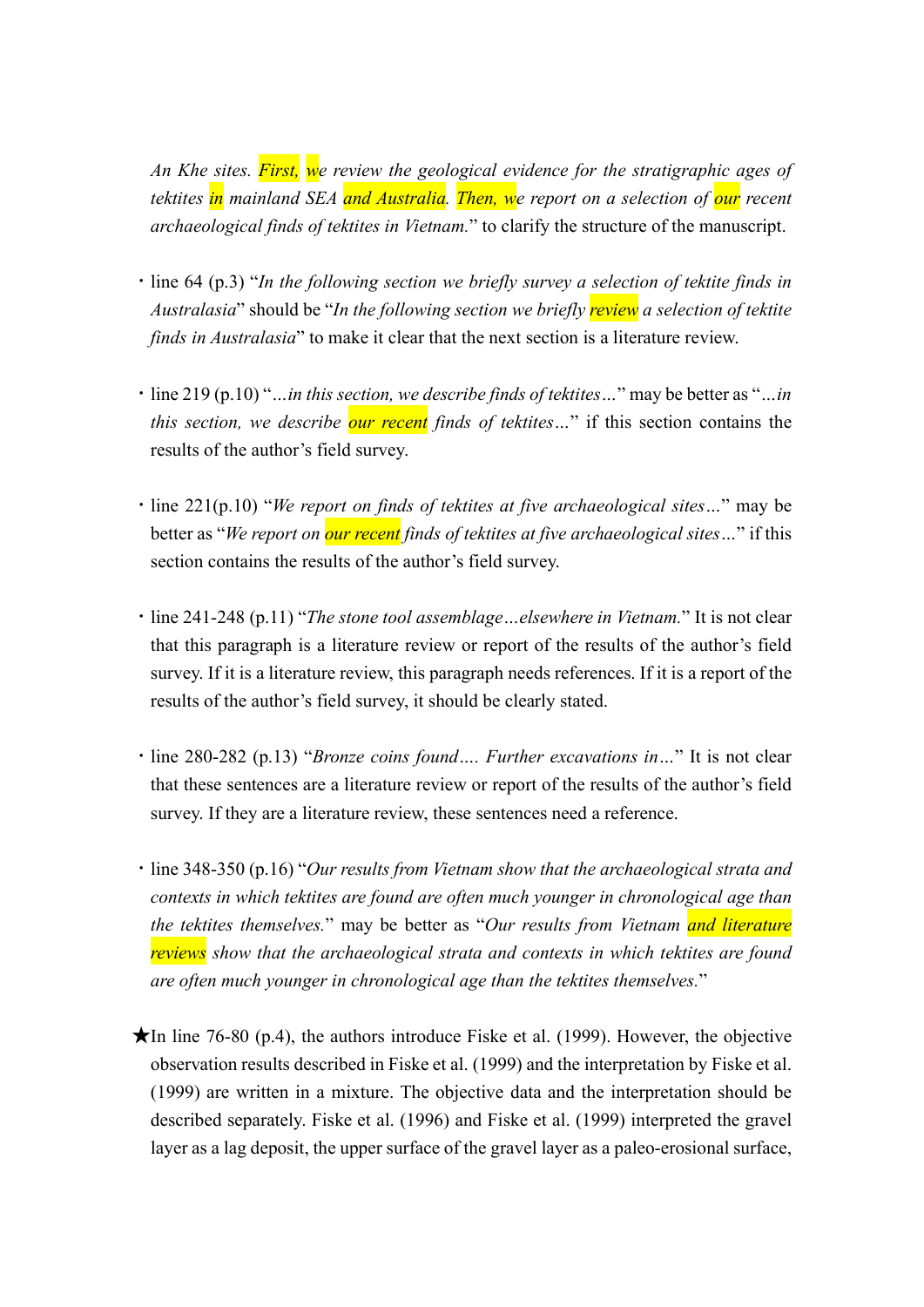and the tektites in the gravel layer as redeposition. However, their interpretation is based only on their visual observation of the gravel layer in the field. Despite concluding that the tektites are reworked, Fiske et al. (1996) also noted that there was little evidence that the tektite fragments have undergone significant lateral transport. Their interpretation is not based on enough evidence. In addition, I think, Fiske et al. (1999) does not mention any "diamondiferous compound" in their paper. Below are specific points and proposals for improvement.

- ・line 76-80 (p.4) "However, their survey also confirmed that the majority of tektites in Laos and Vietnam are not in situ, but are positioned atop a lag layer, and have probably been transported, exposed, and reburied. The lag layer is composed of loose gravel, often mixed with diamondiferous compounds or high levels of organics. It appears to represent a palaeo-erosional surface, which was likely eroded and recovered repeatedly over the course of the Pleistocene." may be better as "However, they interpreted that the majority of tektites in Laos and Vietnam are not in **situ and** have probably been transported, exposed, and reburied. The tektites were found atop a loose gravel layer, which they interpreted as a lag deposit. It was interpreted as representing a palaeo-erosional surface, which was likely eroded and recovered repeatedly over the course of the Pleistocene *(Fiske et al. 1996; 1999)*."
- ・line 104 (p.5) "Nevertheless, they are important because of the sedimentary contexts of the finds: they are consistently found in pebbly laterite lag deposits, indicative of deflationary and erosional processes that have displaced the tektites from their original context." may be better as "Nevertheless, they are important because of the sedimentary contexts of the finds: they are consistently found in pebbly laterite deposits, possibly indicative of deflationary and erosional processes that have displaced the tektites from their original context."
- ・line 117 (p.6) " These Southeast Asian locations are examples of where…" may be better as "These Southeast Asian locations are **possible** examples of where...".
- $\bigstar$  To maintain the neutrality and objectivity of the literature review, it is better to mention literature suggesting that the tektites found in the "laterite" layer in SE Asia are in situ, as well as literature suggesting that the tektites are reworked. Although Tada et al. (2020) is mentioned in the Implication and Conclusion sections, it is better to mention it briefly also in the section "Tektites in the terrestrial geological record in Australasia".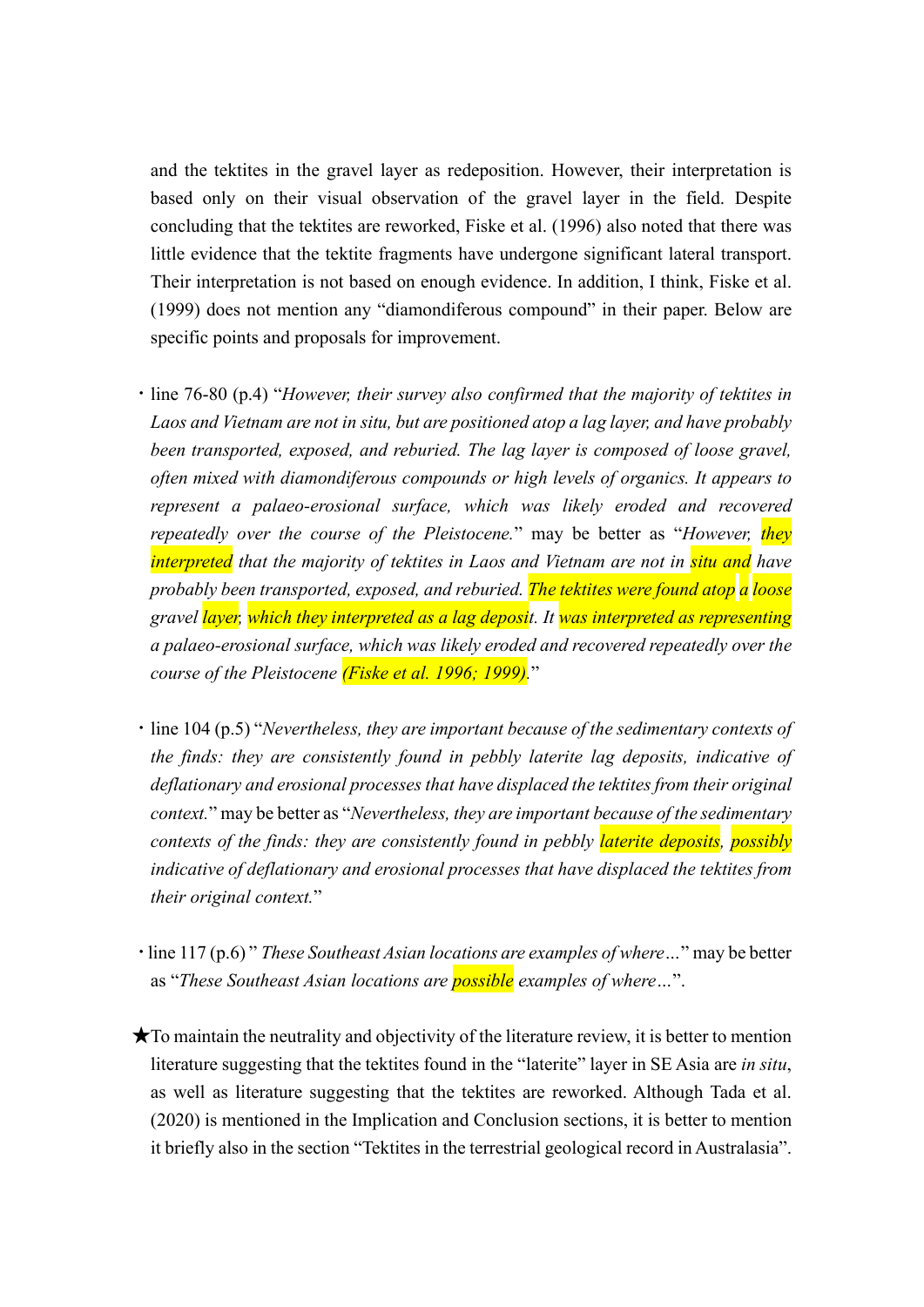- line 137 (p.6) "...tektites are more often found in secondary rather than primary deposits..." should be "...tektites are more often found in secondary or controversial rather than primary deposits…".
- $\star$ As for Figures 3, 4, 5, and 6, it is hard to discern whether these objects are really tektites or not from the photographs alone. The bottom left and the bottom right of Figure 3 look stony rather than glassy, and Figure 4 looks like volcanic glass such as obsidian, although the other photographs look like tektites. It is better to add evidence to demonstrate that these objects are tektites such as geochemical data or radiometric date of the glass or water content. If it is difficult to obtain these data, high-resolution photographs or enlarged photographs are very welcome.

## Minor comments

・The age of the Australasian tektite event is referred to as "0.78 Ma" (line 12, p.1; line 31, p.2), "0.73 – 0.77 Ma" (line 59, p.3; line 63, p.3), and "c. 800 ka" (line 305, p. 14) in the manuscript. The recent and accurate radiometric date of the Australasian tektite is 788.1  $\pm$ 3.0 ka reported in Jourdan et al. (2019). It is better to cite at least Jourdan et al. (2019) to refer to the age of the Australasian tektite event. Below is the literature information of Jourdan et al. (2019).

Jourdan, Fred, et al. "Ultraprecise age and formation temperature of the Australasian tektites constrained by 40Ar/39Ar analyses." Meteoritics & Planetary Science 54.10 (2019): 2573-2591.

- ・line 43 (p.2) "Tektites are small, black, glassy, gravel-sized minerals…" should be "Tektites are small, black, glassy, gravel-sized *objects...(Koeberl 1994)*". Tektites are composed entirely of glass and thus they are not minerals. In addition, this sentence needs a reference. I suggest Koeberl (1994). Below is the literature information. Koeberl C (1994) Tektite origin by hypervelocity asteroidal or cometary impact. In: Dressler BO, Grieve RAF, Sharpton VL (eds) Large meteorite impacts and planetary evolution: Geological Society of America special paper 293. Geological Society of America, Colorado. https://doi.org/10.1130/SPE293-p133
- line 47 (p.3) "As the molten sediment travelled through the air..." should be "As the molten rocks and deposits travelled through the air..." since the molten material is not necessarily sediment.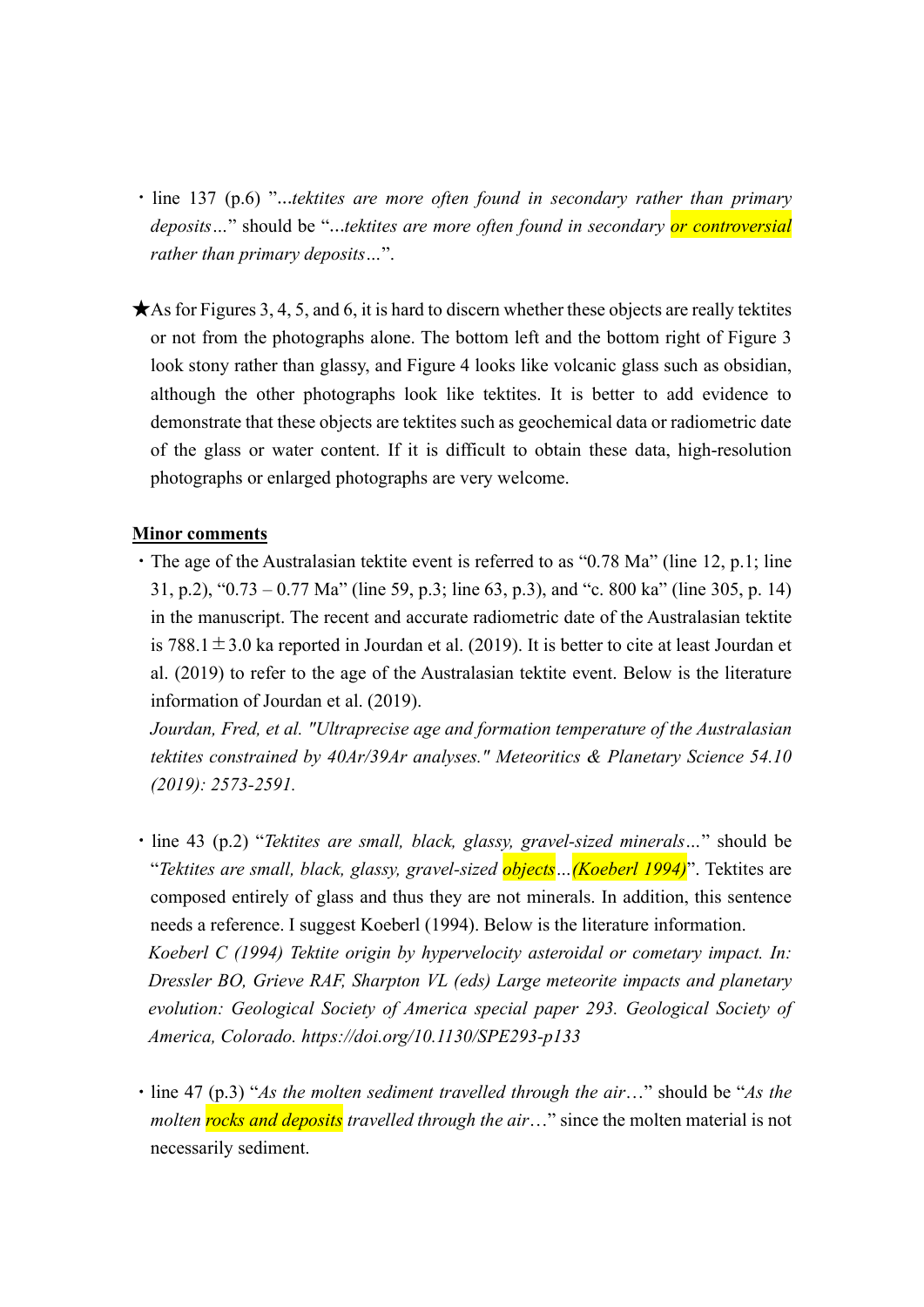• line 49 (p.3) "...whose exact impact location is unknown, but may be in the Gulf of Tonkin." should be "...whose exact impact location is unknown, but *estimated to* be somewhere in the eastern part of the Indochina Peninsula (e.g., Sieh et al. 2020)." The exact location of the impact is not known, but the Gulf of Tonkin is not a consensus between geologists. The most plausible hypothesis is Bolaven Plateau in southwestern Laos (Sieh et al. 2020). Nevertheless, most geologists have a consensus that the location of the impact is at least somewhere in the eastern part of the Indochina Peninsula. In addition, this sentence needs a reference. I suggest Sieh et al. (2020). Below is the literature information.

Sieh, Kerry, et al. "Australasian impact crater buried under the Bolaven volcanic field, Southern Laos." Proceedings of the National Academy of Sciences 117.3 (2020): 1346- 1353.

- line 69 (p.3) "Tektites in the terrestrial geological record in Australasia" should be "Tektites in *the geological record in Australasia*" since the word "terrestrial" is not necessary.
- line 74 (p.4) "...Fiske et al. argue that their excavation..." should be "...Fiske et al.  $(1999)$  argue that their excavation...". There are several Fiske et al. cited in the manuscript. It is better to make it clear which Fiske et al. is mentioned here.
- line 82 (p.4) "…and Australia (Langbroek 2014, 176)." should be "…and Australia (Langbroek 2014, 176; Tada et al. 2020)." Tada et al. 2020 also summarize the stratigraphic occurrence of the tektites across Indochina. It is better to cite it here.
- $\cdot$  line 84 (p.4) "In Laos, Fiske et al...." should be "In Laos, Fiske et al.  $(1999)$ ...". There are several Fiske et al. cited in the manuscript. It is better to make it clear which Fiske et al. is mentioned here.
- line 104 (p.5) "... reported by Fiske et al." should be "... reported by Fiske et al.  $(1996, 1996)$ 1999)." There are several Fiske et al. cited in the manuscript. It is better to make it clear which Fiske et al. is mentioned here.
- · line 110 (p.5) "C14 ages" should be " $^{14}C$  ages".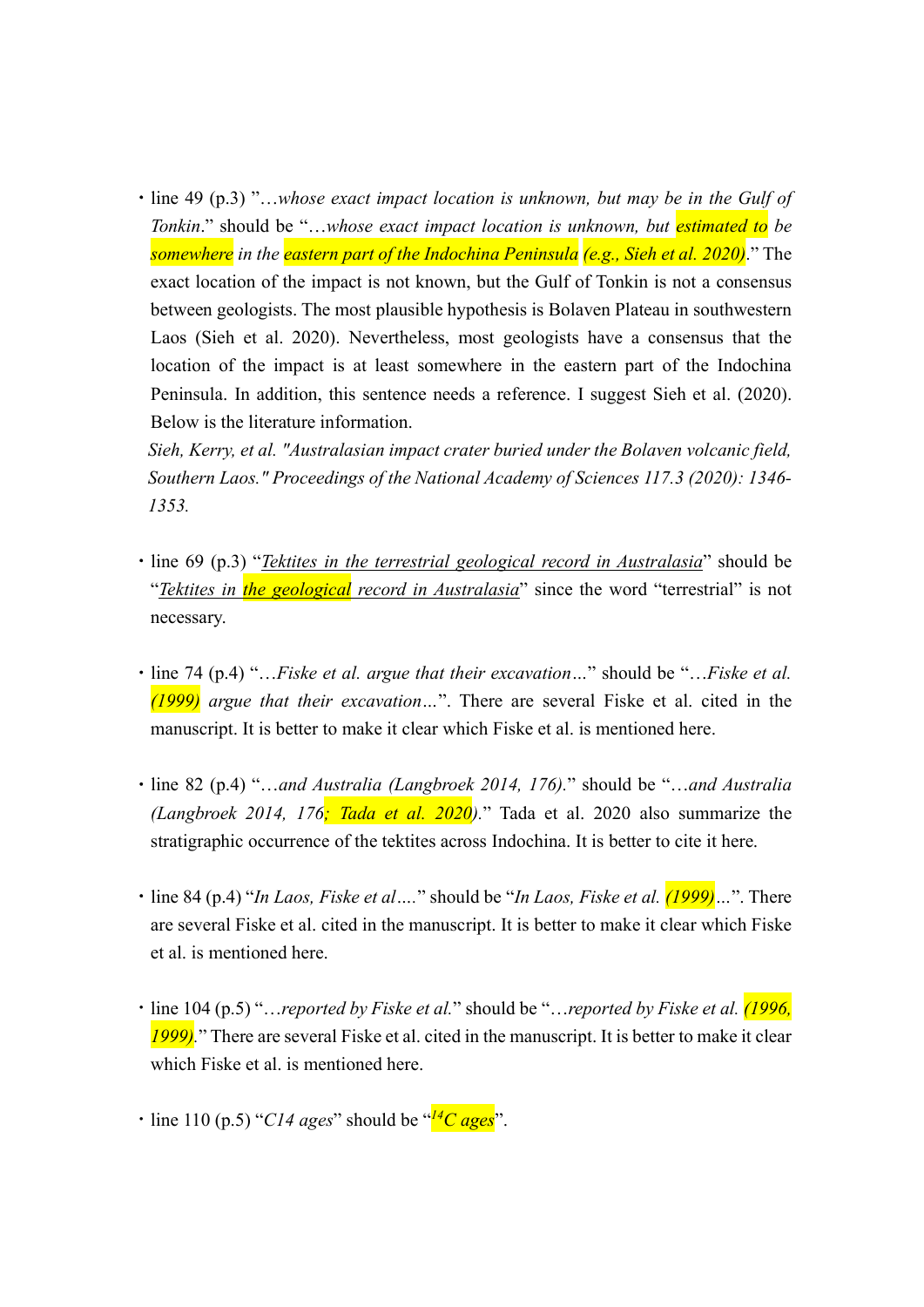- line 112 (p.5) "The lag deposits at the Borneo sites, however, have a younger stratigraphic age…than the tektites found within (Fiske et al. 1996, 1999)." should be "The lag deposits at the Borneo sites, *thus*, have a younger stratigraphic age...than the tektites found within." The term "however" is used in the manuscript but, I think, the relationship of this sentence with the former sentence is resultative rather than adversative. In addition, Fiske et al. (1996, 1999) are not appropriate references for the depositional age of the gravel deposit at Borneo.
- line 129 (p.6) "*Fudali (1991; 1993)*" should be "*Fudali et al (1991) and Fudali (1993)*".
- line 130 (p.6) "Fudali (1991)" should be "Fudali et al (1991)".
- line 152 (p.7) "...three tektites collected in situ in the same stratigraphic layer..." should be "…three tektites collected in the same stratigraphic layer..." since whether these tektites are *in situ* or not is controversial.
- ・line 185 (p.9) "…that were also identified on tektites from Central Europe." This sentence needs a reference.
- ・line 232 (p.11) "…1973 (480m2), 1980 (363m2) and 1990 (156m2, Tan et al, 1999)." should be "...1973 (48<mark>0 m<sup>2</sup>)</mark>, 1980 (36<mark>3 m<sup>2</sup>) and 1990 (15<mark>6 m<sup>2</sup></mark>, Tan et al, 1999)."</mark>
- · line 262 (p.12) "700 $m^{2}$ " should be "700 $m^{2}$ ".
- line 263 (p.12) "Son, 2015" should be "Son 2015" to standardize the way to write citations through the manuscript.
- line 263 (p.12) " $3m$ " should be " $3m$ ".
- line 266 (p.12) "Son, 2015" should be "Son 2015" to standardize the way to write citations through the manuscript.
- · line 266 (p.12) "2.5*m*" should be " $2.5 m$ ".
- ・line 269 (p.12) "The excavators conclude that the tektite was brought into the cave when raw materials were transported to the site..." It is not clear that who (or what)